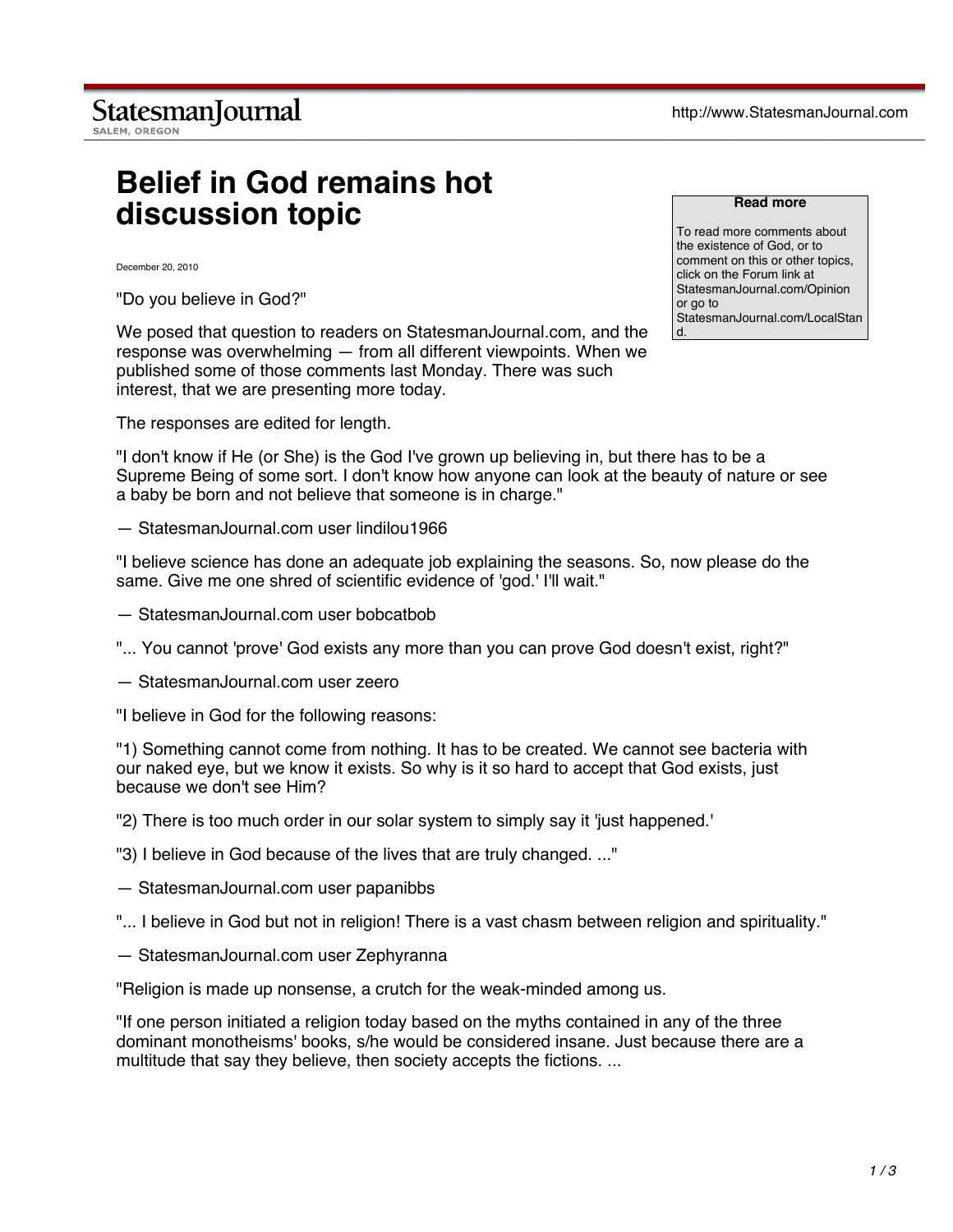"Humans would be better off without organized religions tainting our societies. Most of the mayhem during wars stems from religion, even in WW2 due to the Nazis' attempt to exterminate Jews, a religious-based classification of people. Muslim terrorists today use their fictitious beliefs to blow up people. Religion is the bane of humanity."

— StatesmanJournal.com user Jackrabbit7

"I do not believe in supernatural beings of any kind and I do not believe in magic. I have no idea how or why the universe was created. I have no idea how or why life began. However, I would wager it all happened in accordance with the laws of physics.

"To suggest that some magical being simply willed it into existence seems ludicrous to me. To suggest that an all-powerful being sat down at the drawing board, planned out everyday detail, and then actually constructed the universe is equally ridiculous. ..."

— StatesmanJournal.com user TravisRedfish

"... My spiritual beliefs are the deepest part of me. They've evolved over the course of a lifetime, and for me to 'choose' what or how to believe would be tantamount to my choosing to be.

"And I can't 'choose' to be.

"I just am."

— StatesmanJournal.com user rockn1

"... It boils down to faith. I have seen the hand of God too many times and have no doubt he exists. ..."

— StatesmanJournal.com user bhrio

"If some 'god' really does exist, you and I and all of those who question its existence will suffer no consequences for our lack of belief. What we will get, however, if this schizoid god turns out to be real, is an explanation for why this god chose to put we hapless humans through a metaphysical waterboarding. This god better have a ... good reason!"

— StatesmanJournal.com user Android

"There sure is something out there that we mere humans can't possibly understand. It is probably nothing like the 'gods' that are in our imagination. There are too many flaws in all of the 'holy' books to possibly be true. Even science, which is constantly evolving, doesn't even come close to having it right."

— StatesmanJournal.com user TerryP

"Who made God?"

— StatesmanJournal com user theat7

"Yes. I simply take the Bible at its word, and it has yet to be proven incorrect in ANY aspect, unlike science, which is a manmade theory at best and often proven wrong. Our world is too unique and wonderful to be created by anything but a heavenly Father. And for those of you claiming to be atheist/agnostic, if there is no God, then why do you have to go to the lengths of denying Him?..."